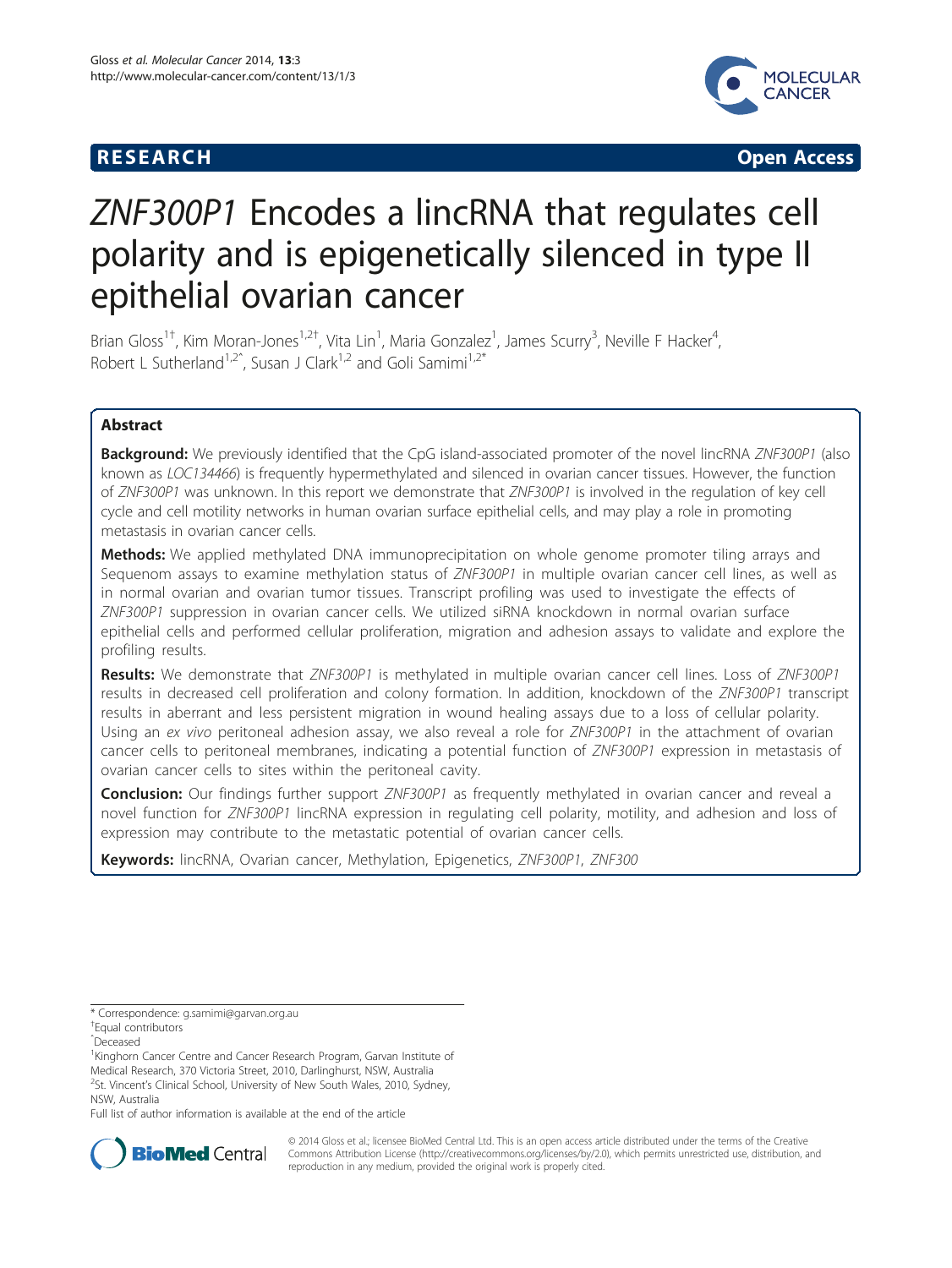# Background

Ovarian cancer is a heterogeneous disease of the female reproductive tract which, despite its relatively low incidence in developed countries, carries a poor prognosis. Despite advances in the detection and treatment of ovarian cancer, it remains the 5th leading cause of cancer death in women [[1](#page-8-0)]. Epithelial ovarian cancer (EOC) comprises 90% of all ovarian cancer cases [\[2\]](#page-8-0). Type I EOC primarily consists of low-grade serous, mucinous, endometrioid and clear cell subtypes, and is characterized as slow growing with intact DNA repair machinery [[3](#page-8-0)]. Type II EOC, also known as high-grade serous ovarian cancer, comprises 70% of EOC cases [[4\]](#page-8-0) and is characterized by rapid growth with no identified precursor lesions, and genome instability (p53 loss) [\[5\]](#page-8-0). The molecular events underlying Type II EOC remain poorly understood, and despite initial response to chemotherapy, these tumors often recur with chemoresistance. EOC is typically diagnosed at late stage, when the tumor has spread beyond the pelvic region into the peritoneal cavity, making complete surgical removal extremely difficult. Despite recent advances in surgery and adjuvant chemotherapeutics, the overall five-year survival rate for EOC remains at only 40%, in part due to common and rapid peritoneal spread of disease, indicating the need to understand the genetic and epigenetic events underlying EOC progression.

We recently identified that the CpG island-associated promoter of ZNF300P1, a candidate long-intergenic noncoding (linc) RNA, was hypermethylated in EOC cell lines, and this was associated with loss of expression [\[6\]](#page-8-0). LincR-NAs are polyadenylated RNA transcripts that are transcribed by RNA polymerase II and do not encode for protein, although they do carry epigenetic signatures similar to those found in protein-coding genes [\[7](#page-8-0)]. In cancer, recent studies have demonstrated a link between lincRNA expression and disease progression and outcome related to the role of lincRNAs in gene expression regulation [[7,8](#page-8-0)].

ZNF300P1, also known as LOC134466, is a pseudogene of the human zinc finger protein ZNF300 (sharing 89% identity), and is characterized as a non-coding transcript. Khalil and colleagues identified ZNF300P1 as a lincRNA using a computational algorithm that eliminates transcripts with protein-coding domains and chromatin signatures that reflect transcribed genes [[9](#page-8-0)]. Our evaluation showed that ZNF300P1 expression was also repressed in human EOC tissues compared to normal ovarian surface epithelial cells (OSE) [\[6](#page-8-0)]. Quantitative methylation analysis discriminated 27 EOC tumors from 14 normal OSE samples with a high degree of accuracy (81% sensitivity, 92% specificity [\[6\]](#page-8-0)), suggesting its potential as an EOC biomarker. Finally, methylation-specific headloop-suppression PCR (MSH-PCR) screening of 159 high-grade EOC tumors demonstrated methylation of ZNF300P1 in 81% of tested tumors, suggesting that it

may serve a functional role in EOC [\[6](#page-8-0)]. Indeed, studies have demonstrated that lincRNAs, including ZNF300P1, are associated with Polycomb Repressive Complex (PRC2) and CoREST chromatin modifying complex proteins [[9](#page-8-0)], supporting the notion that ZNF300P1 may be involved in gene expression regulation and thus may serve a functional role in cancer and other processes.

The function of ZNF300P1 is currently unknown. Since ZNF300P1 is frequently and specifically methylated and down-regulated in EOC, we sought to examine its potential role in regulating cell behavior in EOC. Our findings suggest that ZNF300P1 is frequently methylated in EOC and reveal a novel function for ZNF300P1 in regulating cell polarity, motility, and adhesion.

# Results

#### ZNF300P1 is epigenetically repressed in ovarian cancer

We have previously demonstrated long-range epigenetic silencing (LRES) of discrete genomic regions in colorectal and prostate cancer [[10-12\]](#page-8-0). Regional repression is associated with DNA hypermethylation and/or chromatin remodeling of consecutive genes along the DNA strand. To investigate whether ZNF300P1 methylation was embedded in a region of LRES in EOC, we evaluated methylated DNA immunoprecipitation on whole genome promoter tiling array (MeDIP-ChIP) profiles for normal ovarian surface epithelium (OSE) and A2780 and CaOV3 cancer cell lines as described ([[6](#page-8-0)]) (Figure [1](#page-2-0)A). Evidence of hypermethylation at the CpG island associated with ZNF300P1 was observed in both cancer cell lines, however hypermethylation of neighboring CpG islands (ZNF300 and GPX3) was only observed in A2780 cells. The transcript profiles from the same study showed that this hypermethylation was indeed associated with repression of gene expression (Additional file [1](#page-8-0): Figure S1A), suggesting that regional epigenetic silencing may occur near ZNF300P1 in ovarian cancer. To investigate the frequency of surrounding CpG island methylation in further cell lines, Sequenom assays were designed to interrogate the methylation of five CpG islands associated with nearby genes DCTN4, MST150, ZNF300, GPX3 and TNIP1 genes. Methylation levels were evaluated for the five islands, as well as that for ZNF300P1, in 10 EOC cell lines and 2 immortalized OSE cell lines (Figure [1B](#page-2-0)). The CpG island for GPX3, located 3′ of ZNF300P1, exhibited methylation in 5/10 EOC cell lines and 1/2 OSE cell lines tested and the CpG island for ZFN300, located 5′ of ZNF300P1, was methylated in 3/10 EOC cell lines and 0/2 OSE cell lines. The largest region of neighboring CpG island methylation was observed in three cell lines: IGROV1, A2780 and TOV21G, with up to 150 kb of flanking methylation (ZNF300-GPX3). This genomic size is smaller than average for regions characteristic of LRES, which are typically megabases in scale [\[11\]](#page-8-0). Additionally, while one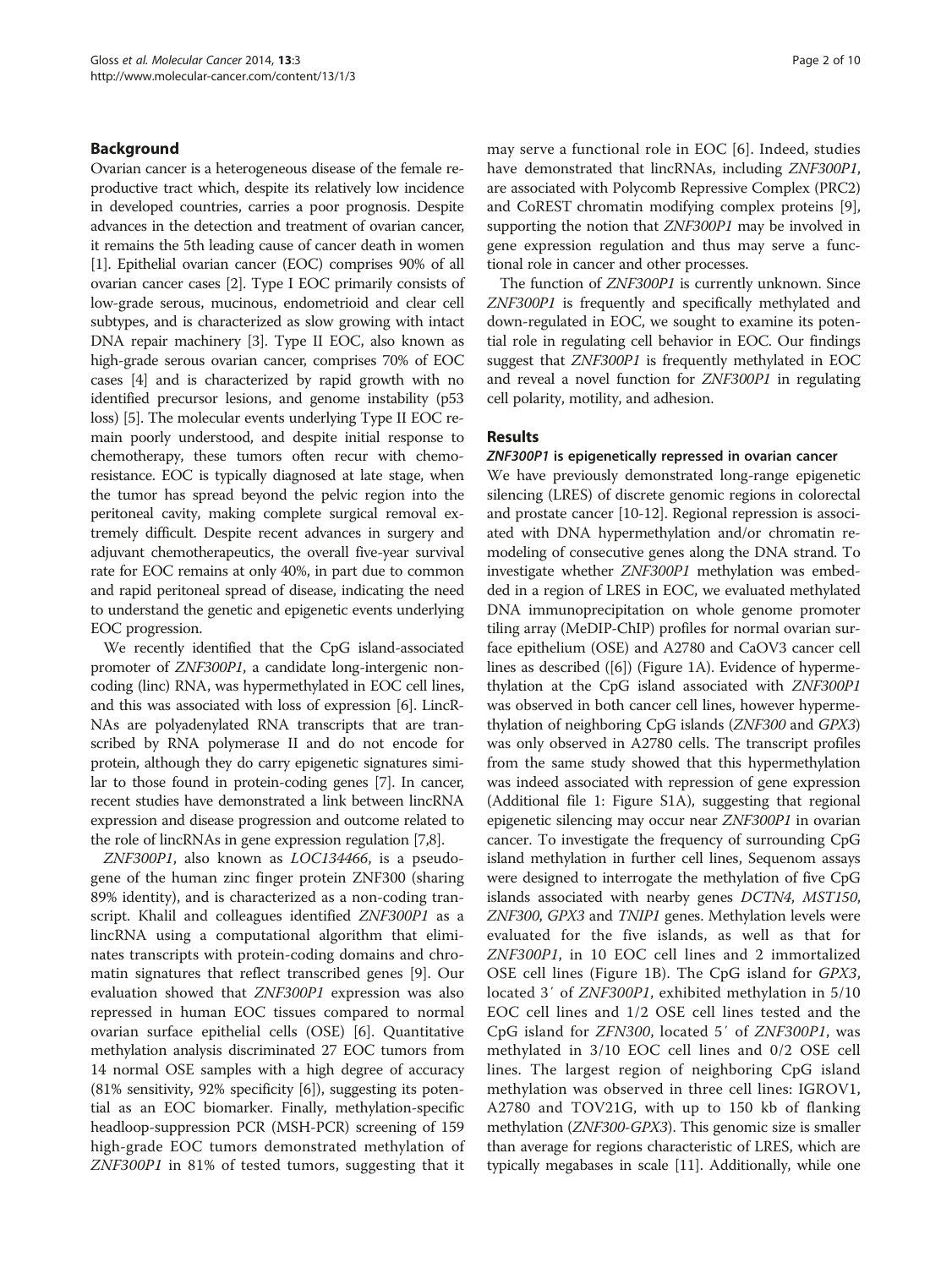<span id="page-2-0"></span>

or two flanking CpG islands genes exhibited hypermethylation in up to 6 of 12 cell lines, none were as frequently methylated as ZNF300P1 (10/10 EOC cell lines and 1/2 OSE) (Figure 1B). This result suggests that methylation of ZNF300P1 is the key initiating event, rather than a part of LRES, in this region that can then spread in some cell lines [\[13\]](#page-8-0). We therefore performed a detailed analysis of methylation of ZNF300P1 in primary ovarian tumors to determine its tendency in clinical EOC samples.

# ZNF300P1 methylation is not limited to serous subtypes of EOC

While high-grade serous tumors comprise the majority of EOC, the less common and molecularly distinct clear cell

subtype (5%) [\[14\]](#page-8-0), if diagnosed at late stage, carries an extremely poor prognosis [\[15\]](#page-8-0). Therefore, to evaluate whether methylation was conserved in this histological subtype, ZNF300P1 methylation was investigated in 8 clear cell tumor samples by Sequenom and compared to methylation in 19 OSE samples (Figure 1C). ZNF300P1 hypermethylation (>50% average promoter methylation) was observed in 4 of the 8 clear cell tumors with methylation levels significantly higher in tumors than OSE (p-value <0.001). This result indicates that the frequency of ZNF300P1 hypermethylation is comparable between clear cell and serous EOC [[6](#page-8-0)], and significantly higher than in OSE. These findings suggest that methylation of ZNF300P1 may not be a unique feature of Type II EOC.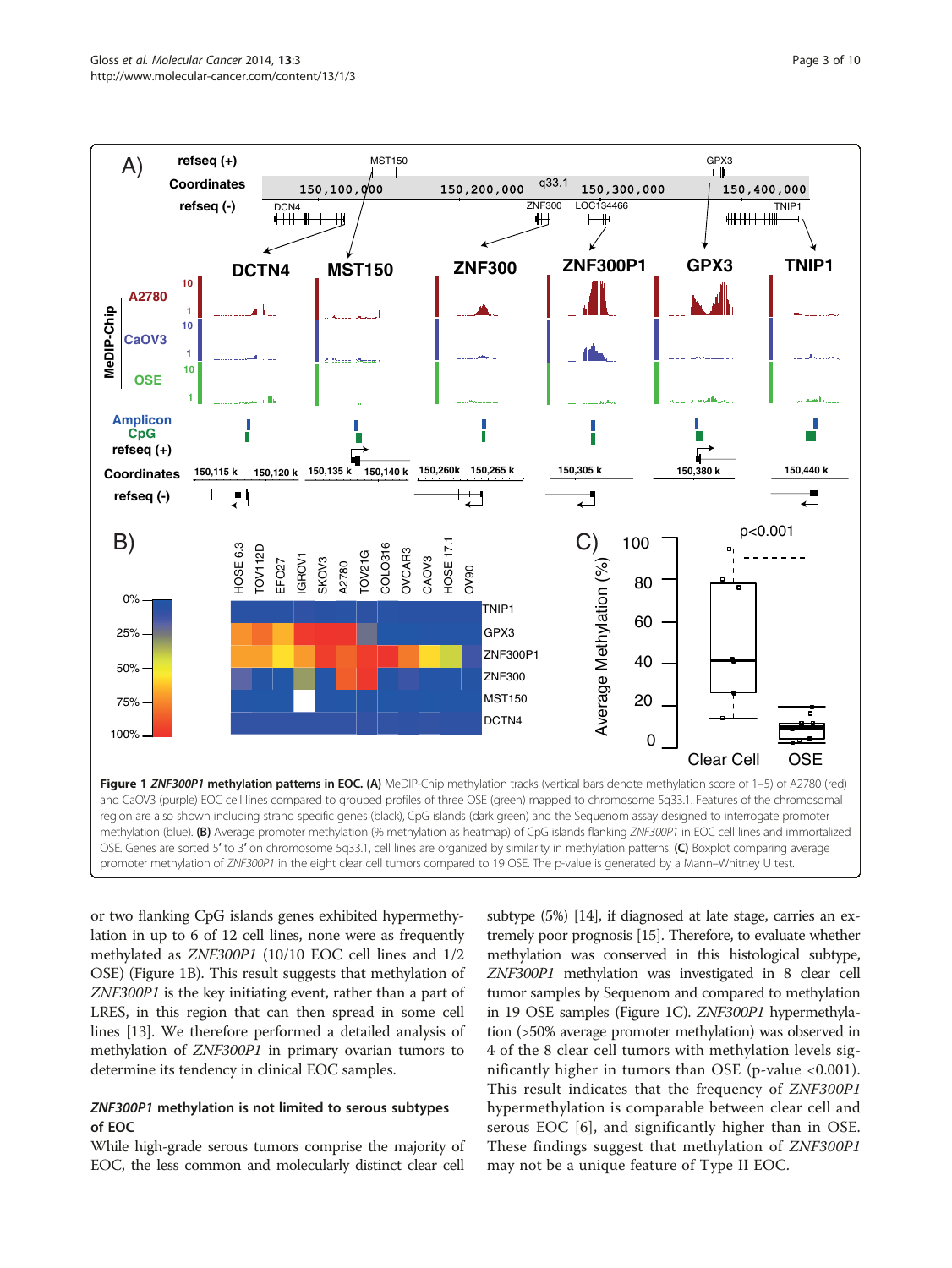# ZNF300P1 repression impacts transcriptomic networks of immortalized ovarian epithelial cells.

Having originally identified ZNF300P1 repression as a common feature of EOC and other cancer types, we sought to evaluate its biological impact in the immortalized normal ovarian cell line HOSE17.1, which is derived from normal ovarian surface epithelium and which expresses high levels of ZNF300P1 and exhibits limited methylation [\[6\]](#page-8-0). As a candidate lincRNA, we hypothesized that a reduction of ZNF300P1 expression, as seen in ovarian cancer cell lines (Additional file [1](#page-8-0): Figure S1B), would recapitulate transcriptional network and the cell phenotype aberrations observed in cells harboring ZNF300P1 DNA methylation. To test this, we analyzed RNA transcript profiles of HOSE17.1 cells following siRNA-mediated knockdown of ZNF300P1 (HOSE17.1 siZP1). To ensure that expression of the highly homologous ZNF300 is not affected upon knockdown of ZNF300P1, we compared expression of ZNF300 in HOSE 17.1-siZP1 knockdown cells and non-targeting control knockdown cells (HOSE 17.1-siNTC) by both microarray and qPCR (Additional file [2](#page-8-0): Figure S2A). Our results demonstrate that expression of ZNF300 is not altered upon knockdown of ZNF300P1, suggesting that any gene expression changes detected in the knockdown cells are due specifically to repression of ZNF300P1. A total of 752 genes (509 up-regulated and 243 down-regulated) were identified that exhibited ≥1.3-fold (p-value < 0.01) differential expression upon knockdown of ZNF300P1. To validate our microarray analysis, we chose nine genes, based on statistical significance and functional annotation, for validation by qPCR (Additional file [2](#page-8-0): Figure S2B). Most of these genes demonstrated differential expression by qPCR in knockdown cells compared with controls, confirming the microarray results.

Ingenuity Pathways Analysis (IPA) was utilized to identify gene networks and functions altered by downregulation of ZNF300P1 (Table [1\)](#page-4-0). The top gene network affected by repression of ZNF300P1, Cell Cycle, DNA Replication, Recombination, and Repair, Cell-To-Cell Signaling and Interaction (score = 41, Table [1\)](#page-4-0), is presented in Additional file [2:](#page-8-0) Figure S2C. The top disease network affected was cancer (186 molecules,  $p = 0.016$ , Table [1\)](#page-4-0) and the top molecular function was cellular movement (80 molecules,  $p = 0.017$ , Table [1](#page-4-0)). These data implicate ZNF300P1 repression in diverse molecular pathways commonly perturbed in cancer.

To further investigate the nature of these molecular aberrations, functional annotation (DAVID) of gene ontology term (GO-term) enrichment and KEGG pathways associated with these expression changes were evaluated in the 752 genes de-regulated by ZNF300P1 knock-down (Table [1](#page-4-0)). KEGG pathway analysis showed that the top

canonical signaling pathways up regulated following ZNF300P1 repression were focal adhesion, and the related ECM-receptor interactions pathway. Evidence of repression of the NOD-like pathway suggested that cell death pathways were being perturbed. Interestingly, GO-terms for cellular adhesion were enriched in the up-regulated gene list (complementing the KEGG analysis), whereas terms associated with cell cycle were enriched in the down-regulated gene list (Additional file [3](#page-8-0): Table S1). These data suggested that ZNF300P1 repression results in activation of cellular movement and repression of cell cycle processes.

# Loss of ZNF300P1 is associated with phenotypic and cell behavior changes

Transcriptome analysis indicated that ZNF300P1 knockdown results in decreased expression of genes involved in cell cycling. We sought to determine the role that ZNF300P1 might play on cancer cell processes including proliferation and motility. Our first step towards defining a functional role for ZNF300P1 was to determine the cellular localization of the lincRNA in HOSE17.1 cells. As demonstrated in Figure [2A](#page-5-0), our studies reveal that ZNF300P1 is enriched in the nucleus, lending further support to a potential functional role in ovarian cancer.

We next evaluated cell proliferation and colony formation in normal HOSE 17.1 cells in which ZNF300P1 expression was knocked-down (HOSE17.1-siZP1). Expression analysis of ZNF300P1 transcript levels following siRNA treatment showed a maximal knockdown of ~50% over 72 hours post transfection with increased variation at 96–120 hours (Additional file [1](#page-8-0): Figure S1C). Proliferation assays showed that ZNF300P1 knockdown results in decreased cell growth, with HOSE17.1-siZP1 cells entering log-phase growth later relative to control (HOSE17.1-siNTC) cells (Figure [2](#page-5-0)B). These results were validated in colony formation assays, which showed that HOSE17.1-siZP1 cells had impaired colony formation (Figure [2](#page-5-0)C). However, HOSE17.1-siZP1 cells displayed no defect in cell cycle, by propidium iodide staining and flow cytometry (Additional file [4:](#page-8-0) Figure S3), nor were proliferation differences explained by increased cell numbers in the supernatant of the culture vessel (data not shown), indicating no obvious cell cycle defects nor altered sensitivity to anoikis. Together, these results show that the gene networks associated with the cell cycle altered following ZNF300P1 knockdown manifest as a reduction in population growth, but show no evidence of cell-cycle blocks nor altered anoikis-related cell death.

IPA identified cellular movement as the top molecular function significantly altered by ZNF300P1 knockdown (Table [1\)](#page-4-0). We therefore next sought to investigate the effect of ZNF300P1 knockdown on cell adhesion and motility in HOSE17.1 cells. Boyden chamber trans-well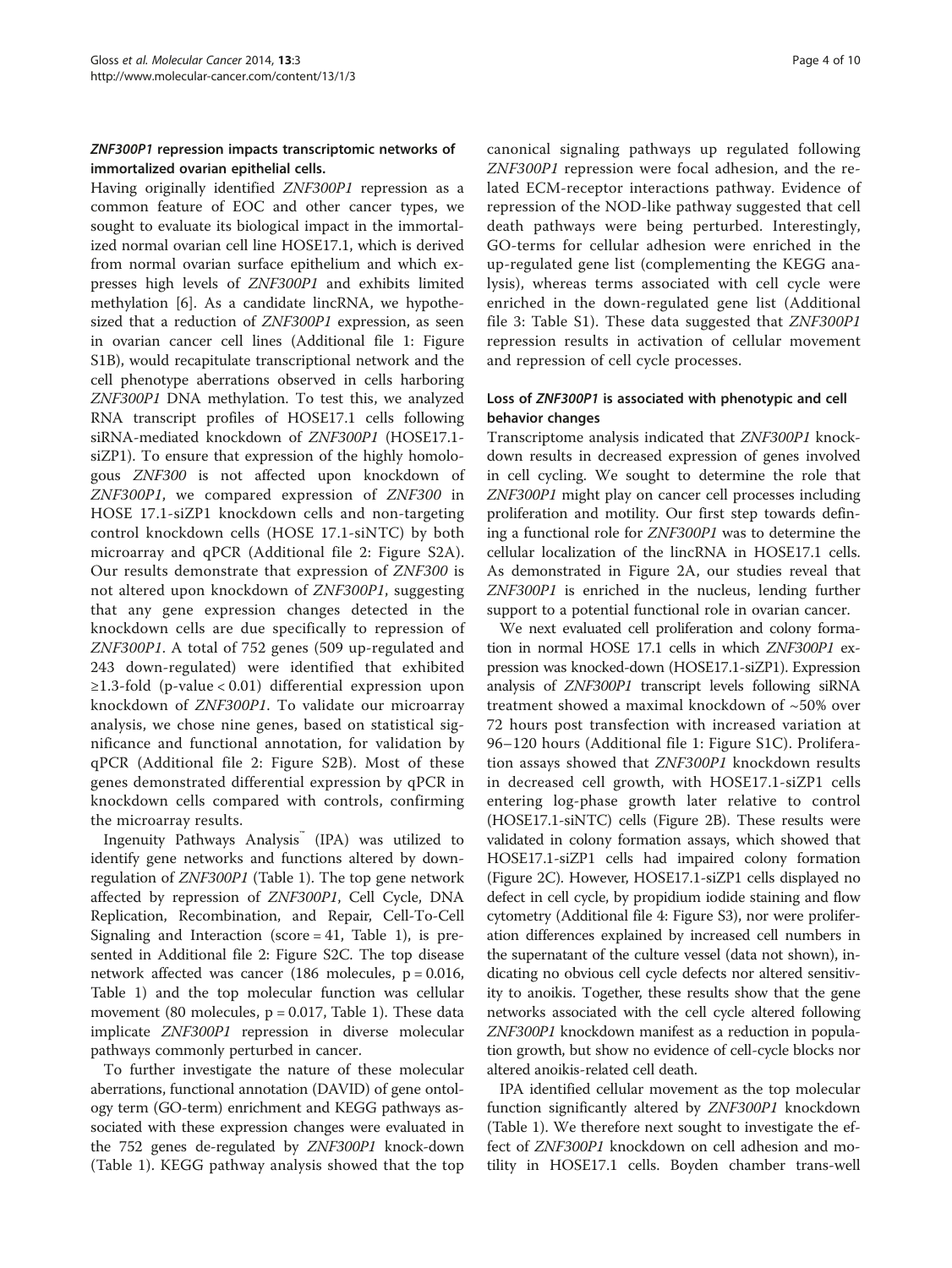| Ingenuity pathway analysis: top functions                                                                       |                |             |                 |                   |
|-----------------------------------------------------------------------------------------------------------------|----------------|-------------|-----------------|-------------------|
|                                                                                                                 | p-value        | # molecules |                 |                   |
| Top Network: Cell Cycle, DNA Replication, Recombination,<br>and Repair, Cell-To-Cell Signalling and Interaction |                |             |                 |                   |
| Top Disease: Cancer                                                                                             | $1.61F - 02$   | 186         |                 |                   |
| Top Molecular Function: Cellular Movement                                                                       | 1.68E-02       | 80          |                 |                   |
| Genes Up Regulated: KEGG Pathways                                                                               |                |             |                 |                   |
|                                                                                                                 | Count          | $\%$        | Fold-Fnrichment | corrected p-value |
| hsa04510: Focal adhesion                                                                                        | 16             | 4.35        | 4.17            | 0.000             |
| hsa04512: ECM-receptor interaction                                                                              | 8              | 2.17        | 4.99            | 0.047             |
| Genes Down Regulated: KEGG Pathways                                                                             |                |             |                 |                   |
|                                                                                                                 | Count          | $\%$        | Fold-Fnrichment | corrected p-value |
| hsa04621: NOD-like receptor signalling pathway                                                                  | $\overline{7}$ | 3.23        | 7.97            | 0.022             |

#### <span id="page-4-0"></span>Table 1 Ingenuity pathway analysis in cells by down-regulation of ZNF300P1

migration assays showed no clear difference in migration between HOSE17.1-siZP1 cells and HOSE17.1-siNTC cells (data not shown). However, live cell tracking of HOSE17.1-siZP1 and HOSE17.1-siNTC cells during wound healing showed a clear defect in persistent migration (defined as the total distance covered by the cell divided by the Euclidean distance covered) into the wound space by HOSE17.1-siZP1 cells (Figure [2D](#page-5-0), E and Additional file [5:](#page-8-0) Movies 1 and 2). In order to test whether this defect was due to a loss in the cells' ability to polarize the cytoskeleton relative to the wound space, immunofluorescence of Golgi orientation relative to the nucleus, cytoskeleton and wound space was quantified in HOSE17.1 cells 6 hours following wounding (Figure [3A](#page-6-0)). The results demonstrate a significant decrease in the number of cells with the Golgi arranged towards the directional front in HOSE17.1-siZP1 cells, consistent with a defect in cellular polarity in these cells.

A hallmark and major cause of mortality of EOC is the spread of cancer cells from the ovary to sites within the peritoneal cavity. We have shown that DNA methylationassociated repression of ZNF300P1 occurs commonly in EOC, and that the repression of this lincRNA in epithelial ovarian cells results in a defect in cell polarity, which may contribute to metastasis. Thus, to further explore the potential influence of ZNF300P1 on this crucial step in EOC progression, we tested the capacity of cells to adhere to mouse peritoneal tissue, using an ex vivo peritoneal adhesion assay. HOSE17.1 cells with repressed ZNF300P1 expression demonstrated significantly increased peritoneal adhesion compared with HOSE17.1-siNTC cells (p-value <0.05 Mann–Whitney U-Test) (Figure [3](#page-6-0)B), implicating ZNF300P1 loss, as commonly seen in EOC cases, in promoting adhesion of EOC cells to peritoneal surfaces, thus potentially a contributing factor to the metastatic spread of EOC.

# **Discussion**

We have previously demonstrated that methylation of the lincRNA ZNF300P1 is a potential biomarker in EOC [[6\]](#page-8-0). Here, we investigate the novel role that ZNF300P1 repression may play in ovarian cancer development and progression, and show that lincRNA ZNF300P1 plays a role in regulating cell polarity, and how loss of expression may contribute to the metastatic potential of ovarian cancer cells.

LincRNAs are gaining increasing importance both as biomarkers in cancer (HOTAIR: breast [[8\]](#page-8-0), liver [\[16](#page-8-0)], pancreas [\[17](#page-9-0)]; MALAT-1: NSCLC [\[18\]](#page-9-0); PCAT-1: prostate [[7\]](#page-8-0)), and as regulators of complex and diverse biological functions. Guttman et al. developed a screen to identify lincRNAs using histone methylation markers H3K4 and H3K36 to demarcate transcribed RNAs located outside of protein coding regions [[19\]](#page-9-0). Khalil and colleagues applied this approach in human cells, and identified ZNF300P1 as a lincRNA and used RIP-Chip to show its association with Polycomb Repressive Complex (PRC2) and CoREST chromatin modifying complex proteins, indicating the potential for ZNF300P1 to be involved in modification of chromatin structure [[9](#page-8-0)]. LincRNAs have also been proposed to alter transcriptional networks using four modes of action [[20\]](#page-9-0). These are: 1) as decoys to titrate DNA-binding proteins (or miR-NAs [[21](#page-9-0)]); 2) as scaffolds to bring proteins together within a complex; 3) as guides to recruit proteins, such as chromatin modification complexes to DNA; or 4) as enhancers to bring distal portions of the genome into close proximity through looping. The transcriptional analyses undertaken within this study, using siRNA against *ZNF300P1*, indicate that loss of ZNF300P1 expression, as seen resulting from hypermethylation in ovarian cancer samples, results in both up- and down- regulated gene expression (Additional file [3](#page-8-0): Table S1). While the precise mechanisms by which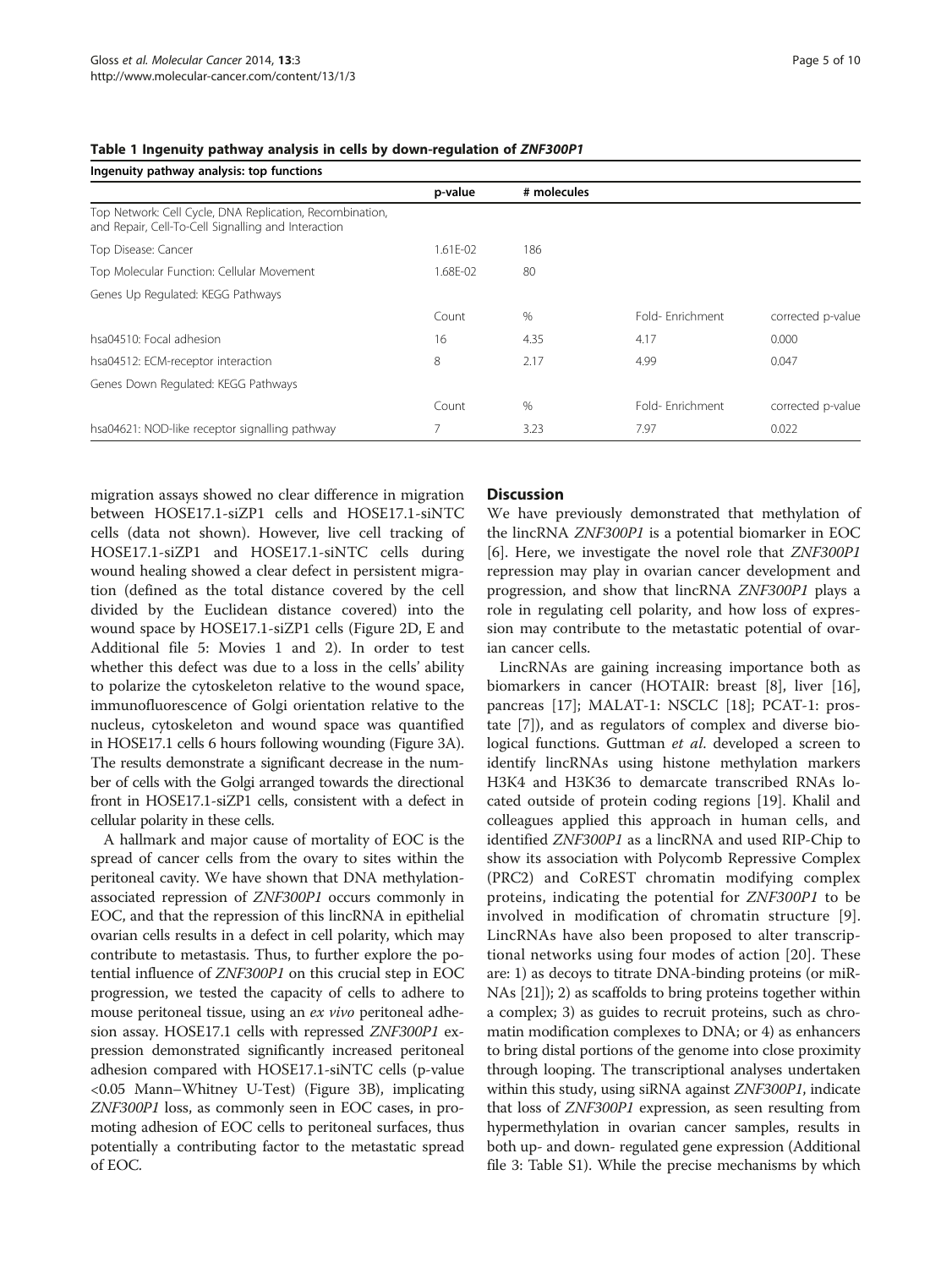<span id="page-5-0"></span>

these genes are transcriptionally altered are outside the scope of this study, it is possible that *ZNF300P1* suppression may alter transcriptional networks via modification of chromatin, guiding the repressive complex to genes/ promoters to regulate their transcription.

However, a number of recent studies have also proposed that a sub-population of lincRNAs arise from pseudogenes [[21,22\]](#page-9-0), and act as endogenous competitors, altering the distribution of miRNA molecules on their targets [\[21](#page-9-0)]. ZNF300P1, also known as LOC134466, is a pseudogene of the human zinc finger protein ZNF300. Little is known of the function of this nucleusrestricted transcription factor [\[23\]](#page-9-0). Demonstrated to be up-regulated in cancer biopsies [\[24\]](#page-9-0), ZNF300 binds the sequence  $C(t/a)GGGGG(g/c)G$ , found in the promoter

regions of genes including IL-2, IL-2Rb, CD44, p53, TNF-a, and TRAF2, which play crucial roles in various tumorigenic and inflammatory processes. Furthermore, ZNF300 induces the NF-kB pathway, in turn inducing IL-6 and IL-8, potentially exacerbating inflammation and promoting tumor metastasis [\[24\]](#page-9-0). One potential means by which lincRNAs arising from pseudogenes have been proposed to function is by acting as a decoy for miRNAs targeting the protein-coding gene. Given that ZNF300 is up-regulated in cancer, and promotes inflammation and metastasis, the repression of ZNF300P1 associated with methylation in ovarian cancer make it unlikely to be functioning as an miRNA decoy. Furthermore, our analysis of ZNF300 expression upon ZNF300P1 silen-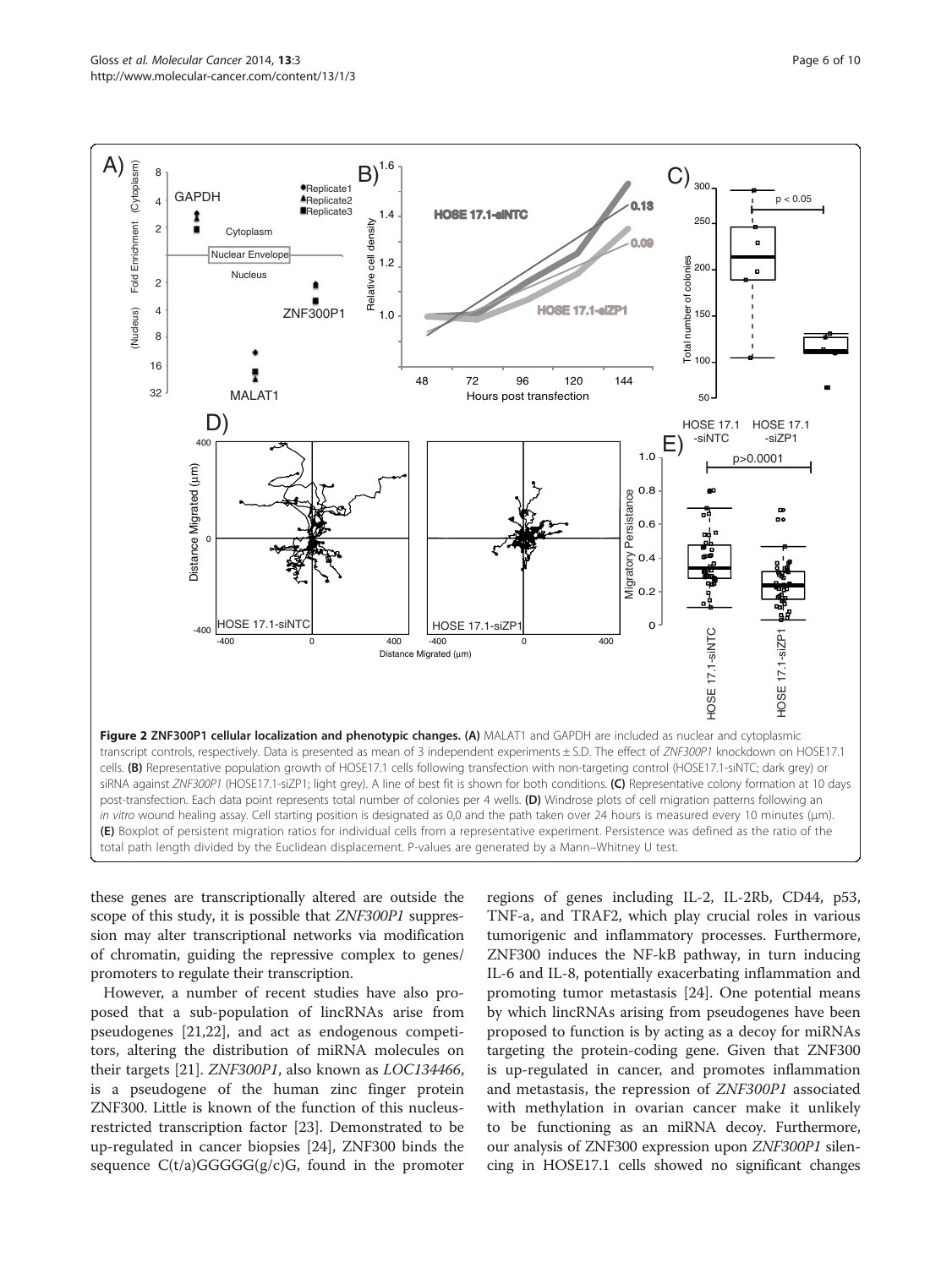<span id="page-6-0"></span>

(Additional file [2](#page-8-0): Figure S2A), indicating that it is unlikely that ZNF300P1 acts as an endogenous decoy for miRNAs targeting ZNF300.

Notably, we have confirmed nuclear enrichment of ZNF300P1 (Figure [2A](#page-5-0)) [\[23](#page-9-0)], and have shown that loss of ZNF300P1 expression in ovarian cells results in the perturbation of several key pathways involved in cell cycle, cell movement, and cell-to-cell signaling and interaction (Table [1](#page-4-0) and Additional file [2:](#page-8-0) Figure S2C). These results suggest that DNA hypermethylation of the promoter CpG island of ZNF300P1 may play a key role in the malignant progression of ovarian cancer. While repression of the lincRNA clearly affected the ability of cells to proliferate and form colonies, it had no discernible effect on the cell cycle, indicating that ZNF300P1 does not function as a classic tumor suppressor. Interestingly, ZNF300P1 was recently identified as methylated in small cell lung cancer-derived cell lines [[25](#page-9-0)] potentially indicating that loss of expression of this transcript may be common to several cancer types.

The major phenotypic outcomes we identified to be associated with ZNF300P1 silencing was decreased polarity and the resultant loss of migratory persistence (Figures [2](#page-5-0) and 3), both key in cancer development and the aberrant spread of cancer cells [\[26\]](#page-9-0). These phenotypes, together with the enhanced ability of HOSE17.1 cells lacking ZNF300P1 to adhere to mouse peritoneum, may provide an advantage for cells to more efficiently colonize the peritoneal tissue, thus reducing the efficacy of surgical treatment in EOC.

# Conclusions

We have demonstrated that the lincRNA ZNF300P1 is frequently hypermethylated and silenced in ovarian cancer. We have determined that suppression of ZNF300P1 in ovarian cancer cells results in decreased proliferation and colony formation, as well as loss of cellular polarity. We also reveal a novel role for ZNF300P1 in the adhesion of ovarian cancer cells to the peritoneal membrane, suggesting a potential function in ovarian cancer metastasis. Together, these results provide the first evidence of the downstream biological effects of methylation-mediated repression of ZNF300P1 in ovarian cancer, and implicate the specific targeting of the transcript, and the resultant loss of expression, as a critical step in EOC progression.

# Methods

#### Cell line, tissue and OSE collection and processing

Ten standard cancer cell lines derived from various subtypes of EOC: serous (SKOV3, OVCAR3, IGROV, OV90, COLO316, A2780 and CaOV3), endometrioid (TOV112D), clear cell (TOV21G) and mucinous (EFO27), as well as two human immortalized OSE cell lines (HOSE 6.3 and HOSE 17.1), were obtained and cultured as described previously [[6](#page-8-0)[,27\]](#page-9-0). Fresh-frozen tumor (FFT) samples were obtained with written informed consent from women undergoing debulking surgery for EOC at the Royal Hospital for Women (RHW, Sydney, Australia), snap frozen in liquid nitrogen and stored at −80°C. Clinico-pathological characteristics of patient samples are presented in Additional file [6](#page-8-0): Table S2. Pathologically normal OSE cell samples were obtained with written informed consent, by brushing the ovary during surgery for non-ovarian gynecological malignancies followed by expansion of epithelial cells in culture. Cultures were evaluated for purity by staining for high molecular weight cytokeratin to exclude stromal contamination and maintained in culture as previously described [[28](#page-9-0)]. Cell pellets from passage 3 or earlier were processed for DNA extraction. Experimental procedures were approved by the Human Research Ethics Committee of the Sydney South East Area Hospital Service Northern Section  $(00/115).$ 

# Nucleic acid extraction and processing

Total RNA was extracted with Trizol (Invitrogen) or RNeasy mini kit (Qiagen). Genomic DNA was extracted from tumor and OSE with QiaAMP mini kits (Qiagen), from FFPE tissue with Gentra Puregene DNA isolation kit (Qiagen) and from cell lines with the Stratagene DNA extraction Kit (Agilent). 1–2 μg genomic DNA isolated from human blood (unmethylated control, Roche Applied Sciences), in vitro methylated DNA (Chemicon International) and RNase-treated cell and tumor DNA was bisulphite-converted either using the Epitect kit (Qiagen) or as previously described [[29,30](#page-9-0)].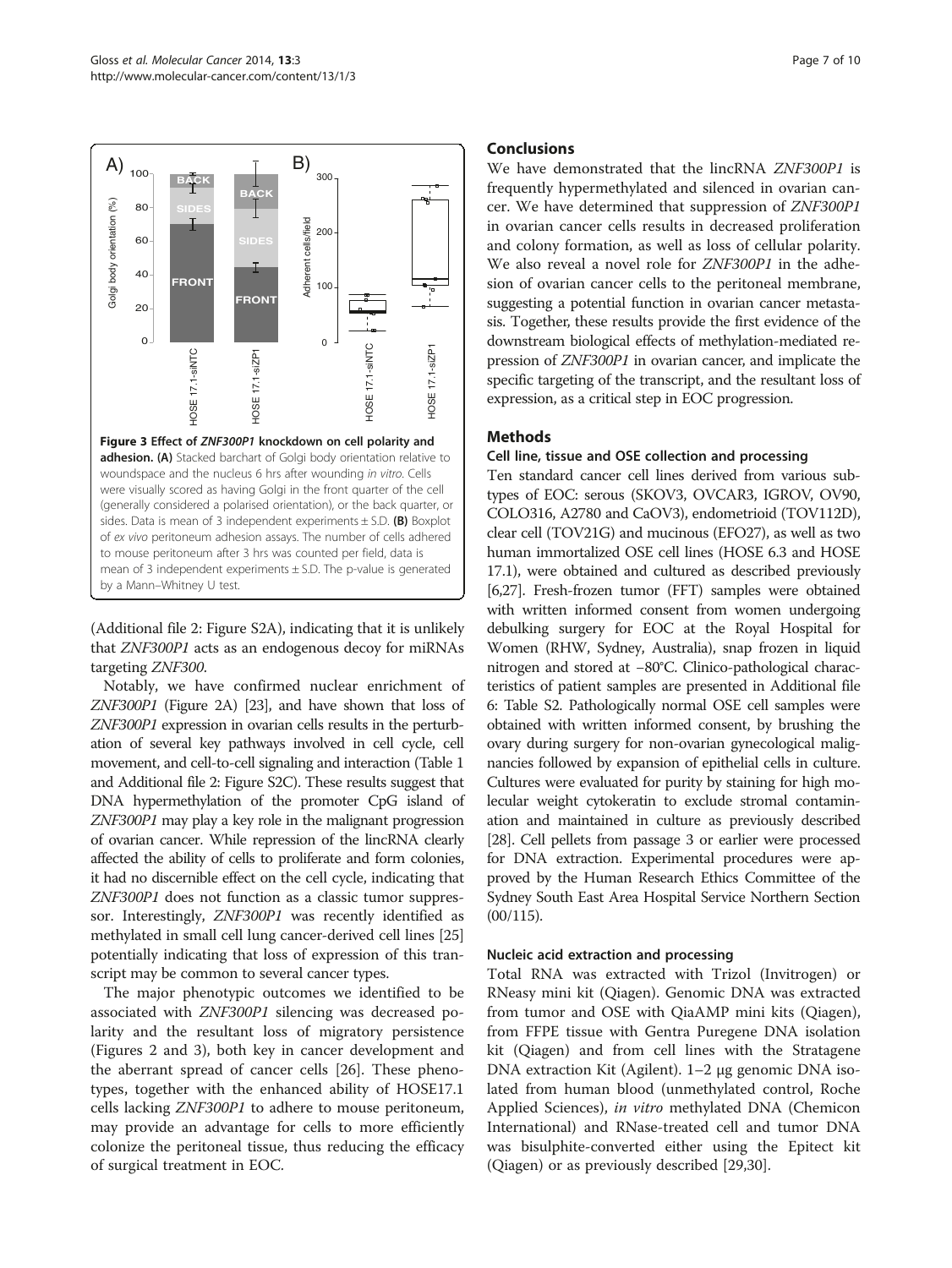Sequenom massARRAY quantitative methylation analysis

Sequenom methylation PCR assays were designed according to [\[31](#page-9-0)] to interrogate methylation levels at CpG islands immediately upstream (DCTN4, MST150 and ZNF300) and downstream (GPX3 and TNIP1) of ZNF300P1. Primers (Additional file [7](#page-8-0): Table S3) were optimized for bisulphiteconverted DNA specificity, and tested for bias using a thermal gradient on mixes of 50:50 methylated: unmethylated template. Triplicate PCR reactions were pooled, and applied to spectrochips according to manufacturer's instructions for MALDI-TOF analysis (Sequenom). Results were analyzed using epityper software and RseqMeth [[32](#page-9-0)] CpG methylation levels were averaged across the amplicon to determine average methylation.

# Methylation-specific headloop-suppression PCR assay (MSH-PCR)

Methylation specific headloop-suppression assays (MSH-PCR) were performed as previously described [\[6](#page-8-0)]. Briefly, triplicate MSH-PCRs were performed on bisulphiteconverted DNA from FFPE tissue samples. By normalizing the signal to SFN, which is methylated in all samples [[33](#page-9-0)], or bisulfite-converted genomic DNA (rDNA), relative methylation was calculated for all samples.

#### Knockdown conditions and transfection of siRNA

Colloidal suspensions of 25 nM ZNF300P1 (Ambion #n263234) or non-targeting control (NT-C; Ambion #4390483) siRNA in Lipofectamine 2000 and opti-MEM (Invitrogen) were prepared for transfecting HOSE17.1 cells according to Lipofectamine 2000 transfection protocol. Peak knockdown of ~50% was observed in HOSE17.1 cells by qPCR (Primer sequences, see Additional file [7:](#page-8-0) Table S3) at 48–72 hours post transfection (Additional file [1](#page-8-0): Figure S1C).

# Transcript profiling

Biological triplicate RNA samples from 72 hours post transfection with 25 nM siRNA were submitted to the Ramaciotti Centre (University of New South Wales) for transcription, labeling and application to Affymetrix Human Gene 1.0ST mRNA transcript-profiling arrays.

# Data analysis

Array data were evaluated using the LIMMA package either in GenePattern (Broad Institute, Cambridge MA, USA) or in the R environment [\[34\]](#page-9-0). Briefly, array CEL files were normalized and background-corrected by the RMA method. Differential expression between probe-sets in triplicate control or ZNF300P1 siRNA arrays was calculated using Bayesian linear models with stringency cut-offs of 1.3 fold up or down following knockdown, with an unadjusted p-value of <0.01. Evaluation of gene list properties was performed using Functional annotation (GO terms and KEGG pathways) and gene networks in Ingenuity Pathway Analysis<sup>™</sup> software.

#### Transcript localization

Nuclear and cytoplasmic RNA was isolated using Ambion's PARIS kit, according to the manufacturer's instructions. qRT-PCR was performed using MALAT1 and GAPDH as nuclear- and cytoplasmic-enriched controls, respectively. ZNF300 and ZNF300P1 RNA levels were determined in HOSE17.1 cells transfected with siRNAs either against ZNF300P1, or a control sequence.

#### Expression quantitative real-time PCR (qPCR)

qPCR assays for 18 s rRNA (cat# Hs99999901\_s1), GAPDH (cat# Hs99999905\_m1),ZNF300P1 (cat# Hs008- 59547\_m1), ZNF300 (cat# Hs04177113\_m1) and MALAT1 (cat# Hs00273907\_s1) were purchased from Applied Biosystems and utilized for measuring gene expression. SYBR green qPCR assays were designed in PrimerExpressTM (Life Technologies; sequences in Additional file [7](#page-8-0): Table S3)

#### Population growth curves

HOSE17.1 cells treated with ZNF300P1 or NT-C siRNA were seeded at  $2.5x10^3$  cells/cm<sup>2</sup> (population growth assays) or 600 cells/ $\text{cm}^2$  (colony formation). At indicated times, cells were fixed and stained using Diff Quick (Lab Aids). For quantitation, 10% acetic acid was used to destain the plates, and absorption measured at 595 nm.

#### Wound healing: polarity assay and live cell tracking

Transfected cells were plated either onto glass coverslips (polarity assays), or into 6/12 well plates (live cell tracking), to reach confluence at 48 hrs post transfection. Using a 20 μl pipette tip, a wound was made in each monolayer, cells rinsed twice with medium, and incubated for 6 hrs (polarity assay) at 37°C, or into the heated chamber of a Zeiss Inverted microscope (live cell tracking). For polarity assays, cells were fixed using 4% PFA, and Golgi were stained using an anti-gm130 antibody (BD Biosciences, cat# 610823, 1/100 dilution), followed by alexa fluorconjugated secondary, and counter-stained using phalloidin and DAPI. Slides were imaged using AxioVision (version 4.7) software, and Golgi orientation (relative to nucleus and wound space) determined using ImageJ software. For timelapse photography, cells were imaged at 10 minute intervals over 24 hours by a Zeiss Axiovert 200 M inverted microscope and Image J software was used to track cell nuclei.

#### Ex vivo peritoneal adherence assay

Ovarian cancer cell peritoneal adhesion was determined using an ex vivo assay, modified from previous studies [[35](#page-9-0)]. Briefly, the peritoneal tissue was excised from euthanized 10–12 wk female Balb/c mice, divided along the midline into two pieces and placed into serum-free media.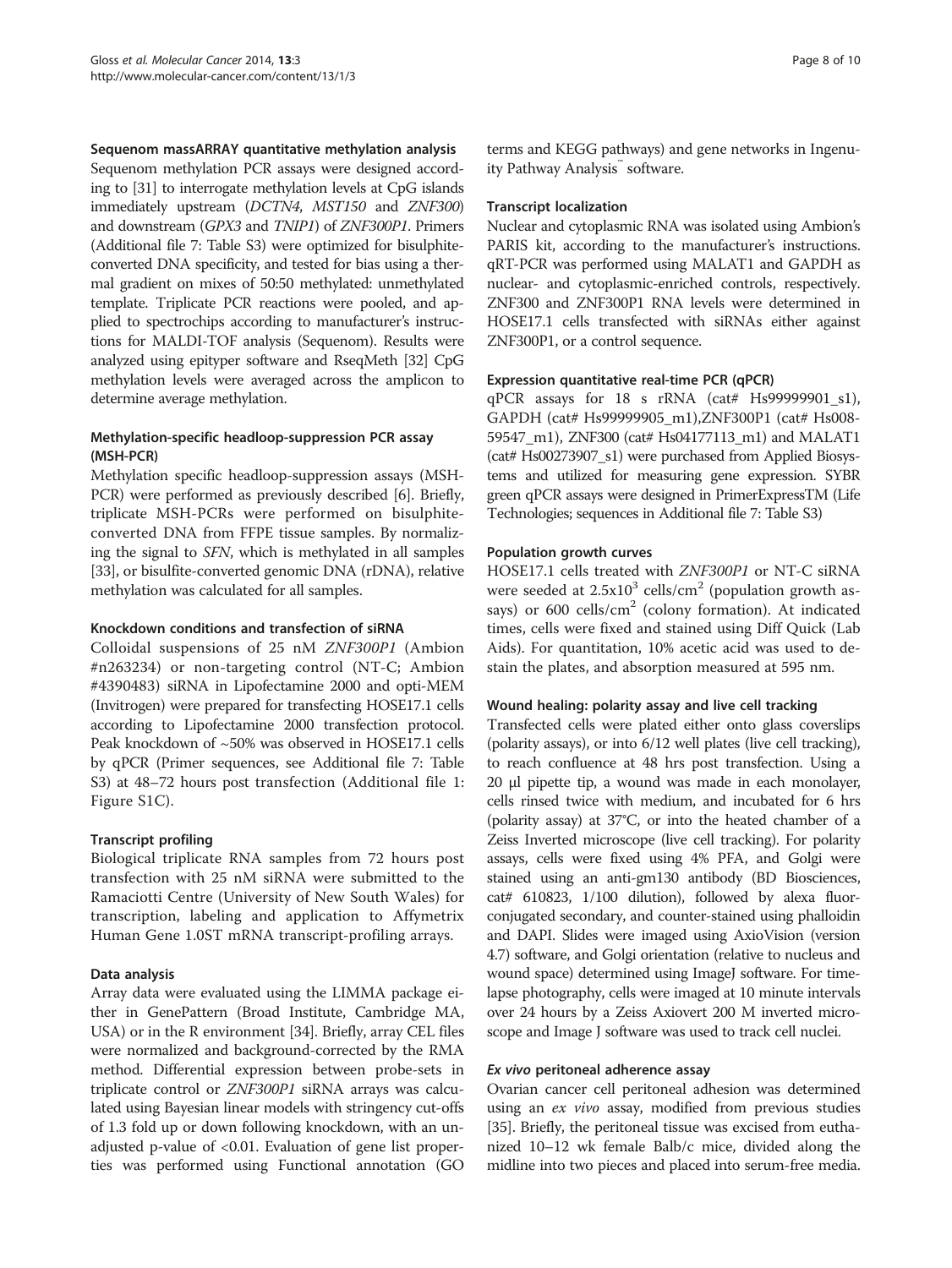<span id="page-8-0"></span>Syto9-labeled cells  $(1x10^5)$  under each transfection condition were added to 96-well plates and peritoneal tissue laid over the wells, mesothelial surface down. The tissue was then covered by a glass coverslip and the inverted plate was incubated for 3 hrs at 37°C. The peritoneal tissue was then washed with serum-free medium, and attached cells observed and imaged using a Leica MZ16FA fluorescent dissection microscope, attached to a Leica DFC420C camera. Image J was used to count 6–9 fields per well.

# Additional files

[Additional file 1: Figure S1.](http://www.biomedcentral.com/content/supplementary/1476-4598-13-3-S1.pdf) (A) Raw expression values of genes associated with CpG islands flanking ZNF300P1. Data is from Affymetrix HGU133 Plus 2 transcript profiles for A2780 and CaOV3 cancer cell lines [6]. (B) Comparison of repression vs methylation in OSE cells (adapted from [6]). (C) The effect of ZNF300P1 knockdown by siRNA on transcript levels relative to non-targeting control. Data is mean of 3 independent experiments ± S.D.

[Additional file 2: Figure S2.](http://www.biomedcentral.com/content/supplementary/1476-4598-13-3-S2.pdf) (A) ZNF300 and ZNF300P1 expression by microarray and qPCR following ZNF300P1 knockdown by siRNA, relative to non-targeting control. Data is mean of 3 or 4 independent experiments  $\pm$  S.D. \*p-value < 0.05 by student's t-test. (B) qPCR validation of selected differentially expressed genes in HOSE17.1-siZP1 vs siNTC. Expression values are relative to GAPDH and error bars represent the average ± SD of 3 replicate experiments. (C) Top IPA™ gene network perturbed by ZNF300P1 repression in HOSE17.1 cells. Relative fold-change for each gene is shown by color (red indicates down-regulated and green represents up-regulated genes) following knockdown. \*duplicate probe-set expression score is reconciled.

[Additional file 3: Table S1.](http://www.biomedcentral.com/content/supplementary/1476-4598-13-3-S3.docx) Gene Ontology (GO) Process in cells by down-regulation of ZNF300P1.

[Additional file 4: Figure S3.](http://www.biomedcentral.com/content/supplementary/1476-4598-13-3-S4.pdf) Propidium iodide (PI) staining showing proportion of cells in stages of the cell cycle with relative proportions of populations over 3 replicate experiments  $\pm$  SD.

[Additional file 5:](http://www.biomedcentral.com/content/supplementary/1476-4598-13-3-S5.zip) Movies 1 and 2: HOSE17.1 cells transfected with either siNTC (Movie 1) or siZP1 (Movie 2) were grown to

confluence, 72 hours post transfection. A wound space was made using a 20μL pipette tip, cells washed twice with fresh media, and then the plate transferred to the incubator chamber of the microscope. Imaging was performed from approximately 5 hours post wounding, and frames captured every 10 minutes, over a 24 hour period. Movies were generated from these images, and play at 20 frames/second.

[Additional file 6: Table S2.](http://www.biomedcentral.com/content/supplementary/1476-4598-13-3-S6.docx) Clinico-pathological features of clinical samples assayed in this study.

[Additional file 7: Table S3.](http://www.biomedcentral.com/content/supplementary/1476-4598-13-3-S7.docx) Primer Sequences for qPCR assays used in this study.

#### Competing interests

The authors declare that they have no competing interests.

#### Authors' contributions

BG and KM-J designed and performed the experiments; VL provided technical support; MG developed the normal cell lines; JS provided pathology expertise; NFH provided clinical samples and expertise; RLF was Head of the Cancer Program and originated the clinical biobank; SJC and GS conceived the idea and supervised the project. All authors have read and approved the final manuscript.

#### Authors' information

Goli Samimi and Susan J. Clark are equal senior authors.

#### Acknowledgements

The Ovarian Cancer Research Group acknowledges support from the Gynaecological Oncology (GO) Fund of the Royal Hospital for Women Foundation, Sydney, Australia. SJC and GS acknowledge support from the

National Health & Medical Research Council of Australia, National Breast Cancer Foundation, Cancer Council NSW, Cancer Australia, the Australian Cancer Research Foundation, The Petre Foundation and the RT Hall Trust. The authors wish to thank Fatima Valdes-Mora and Andrew Burgess for internal review of this manuscript. Thanks to Nicola Armstrong and Elena Zotenko for statistical input, and Gillian Lehrbach, Liz Caldon and Nikki Alling for technical assistance. The authors have no financial interest to disclose.

#### Author details

<sup>1</sup> Kinghorn Cancer Centre and Cancer Research Program, Garvan Institute of Medical Research, 370 Victoria Street, 2010, Darlinghurst, NSW, Australia. <sup>2</sup>St. Vincent's Clinical School, University of New South Wales, 2010, Sydney, NSW, Australia. <sup>3</sup> Hunter Area Pathology Service, John Hunter Hospital, 2310, New Lambton, NSW, Australia. <sup>4</sup>School of Women's and Children's Health, University of New South Wales, and Gynaecological Cancer Centre, Royal Hospital for Women, 2031, Sydney, NSW, Australia.

#### Received: 18 July 2013 Accepted: 2 January 2014 Published: 6 January 2014

#### References

- 1. Siegel R, Naishadham D, Jemal A: Cancer statistics, 2013. CA Cancer J Clin 2013, 63:11–30.
- 2. Naora H: The heterogeneity of epithelial ovarian cancers: reconciling old and new paradigms. Expert Rev Mol Med 2007, 9:1-12.
- 3. Bowtell DD: The genesis and evolution of high-grade serous ovarian cancer. Nat Rev Cancer 2010, 10:803–808.
- 4. Kobel M, Kalloger SE, Huntsman DG, Santos JL, Swenerton KD, Seidman JD, Gilks CB: Differences in tumor type in low-stage versus high-stage ovarian carcinomas. Int J Gynecol Pathol 2010, 29:203–211.
- 5. Landen CN Jr, Birrer MJ, Sood AK: Early events in the pathogenesis of epithelial ovarian cancer. J Clin Oncol 2008, 26:995-1005.
- 6. Gloss BS, Patterson KI, Barton CA, Gonzalez M, Scurry JP, Hacker NF, Sutherland RL, O'Brien PM, Clark SJ: Integrative genome-wide expression and promoter DNA methylation profiling identifies a potential novel panel of ovarian cancer epigenetic biomarkers. Cancer Lett 2012, 318:76-85.
- 7. Prensner JR, Iyer MK, Balbin OA, Dhanasekaran SM, Cao Q, Brenner JC, Laxman B, Asangani IA, Grasso CS, Kominsky HD, et al: Transcriptome sequencing across a prostate cancer cohort identifies PCAT-1, an unannotated lincRNA implicated in disease progression. Nat Biotechnol 2011, 29:742–749.
- 8. Gupta RA, Shah N, Wang KC, Kim J, Horlings HM, Wong DJ, Tsai MC, Hung T, Argani P, Rinn JL, et al: Long non-coding RNA HOTAIR reprograms chromatin state to promote cancer metastasis. Nature 2010, 464:1071–1076.
- 9. Khalil AM, Guttman M, Huarte M, Garber M, Raj A, Rivea Morales D, Thomas K, Presser A, Bernstein BE, van Oudenaarden A, et al: Many human large intergenic noncoding RNAs associate with chromatin-modifying complexes and affect gene expression. Proc Natl Acad Sci U S A 2009, 106:11667–11672.
- 10. Clark SJ: Action at a distance: epigenetic silencing of large chromosomal regions in carcinogenesis. Hum Mol Genet 2007, 16 Spec No 1:R88–95.
- 11. Coolen MW, Stirzaker C, Song JZ, Statham AL, Kassir Z, Moreno CS, Young AN, Varma V, Speed TP, Cowley M, et al: Consolidation of the cancer genome into domains of repressive chromatin by long-range epigenetic silencing (LRES) reduces transcriptional plasticity. Nat Cell Biol 2010, 12:235–246.
- 12. Frigola J, Song J, Stirzaker C, Hinshelwood RA, Peinado MA, Clark SJ: Epigenetic remodeling in colorectal cancer results in coordinate gene suppression across an entire chromosome band. Nat Genet 2006, 38:540–549.
- 13. Stirzaker C, Song JZ, Davidson B, Clark SJ: Transcriptional gene silencing promotes DNA hypermethylation through a sequential change in chromatin modifications in cancer cells. Cancer Res 2004, 64:3871–3877.
- 14. Kurman RJ, Shih Ie M: The origin and pathogenesis of epithelial ovarian cancer: a proposed unifying theory. Am J Surg Pathol 2010, 34:433-443.
- 15. Chan JK, Teoh D, Hu JM, Shin JY, Osann K, Kapp DS: Do clear cell ovarian carcinomas have poorer prognosis compared to other epithelial cell types? A study of 1411 clear cell ovarian cancers. Gynecol Oncol 2008, 109:370–376.
- 16. Yang Z, Zhou L, Wu LM, Lai MC, Xie HY, Zhang F, Zheng SS: Overexpression of long non-coding RNA HOTAIR predicts tumor